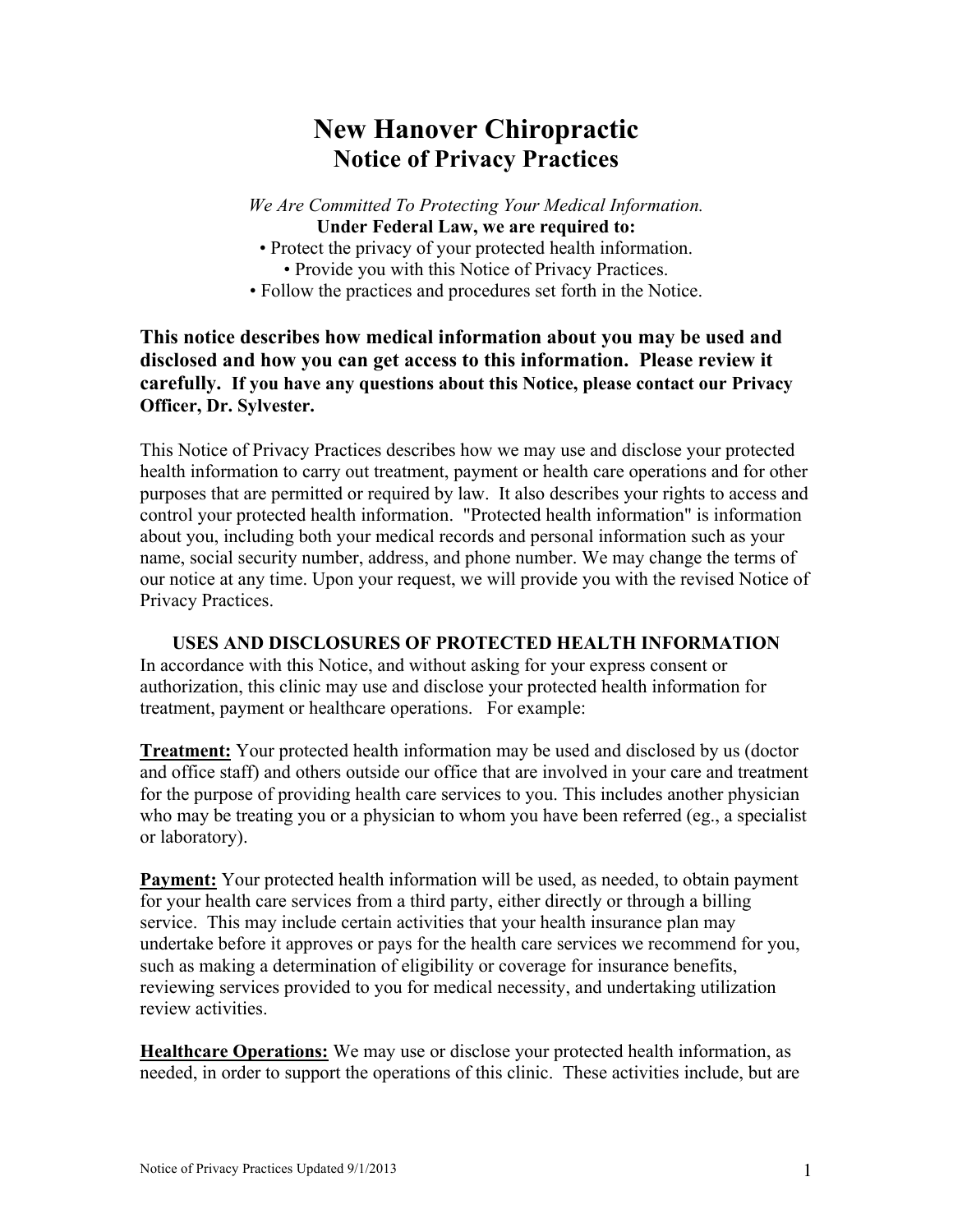not limited to, quality assessment activities, employee review activities, and conducting or arranging for other activities.

For example, we may use a sign-in sheet at the registration desk where you will be asked to sign your name and indicate your physician. We may also call you by name in the waiting room when your physician is ready to see you. We may use or disclose your protected health information, as necessary, to contact you to remind you of your appointment by a postcard mailed to the address provided by you and/or telephoning your home and leaving a message on your answering machine or with the individual answering the phone. We may send you birthday greetings by e-mail.

We may use or disclose your protected health information, as necessary, to provide you with information about treatment alternatives or other health-related benefits and services that may be of interest to you. We may use your de-identified medical information (information that cannot be used to identify you) to assess where we can make improvements in the care and services we offer.

We will share your protected health information with third party "business associates" that perform various activities for the practice (e.g., billing, transcription services). Whenever an arrangement between our office and a business associate involves the use or disclosure of your protected health information, we will have a written contract that contains terms that will protect the privacy of your protected health information.

**Others Involved in Your Healthcare:** We may disclose to a member of your family, a relative, a close friend or any other person you identify, your protected health information that directly relates to that person's involvement in your health care. If you are unable to agree or object to such a disclosure, we may disclose such information, as necessary, if we determine that it is in your best interest based on our professional judgment.

## **OTHER PERMITTED OR REQUIRED USES AND DISCLOSURES**

We may use and disclose your protected health information without asking for your express consent or authorization in the following instances:

**Emergencies:** We may use or disclose your protected health information in an emergency treatment situation. In this event, your physician shall try to obtain your consent as soon as reasonably practicable after the delivery of treatment.

**Communication Barriers:** We may use and disclose your protected health information if your physician or another physician in the practice attempts to obtain consent from you, but is unable to do so due to substantial communication barriers, and the physician determines, using professional judgment, that you intend to consent to use or disclosure under the circumstances.

**Required By Law:** We may use or disclose your protected health information to the extent that the use or disclosure is required by law. The use or disclosure will be made in compliance with the law and will be limited to the relevant requirements of the law.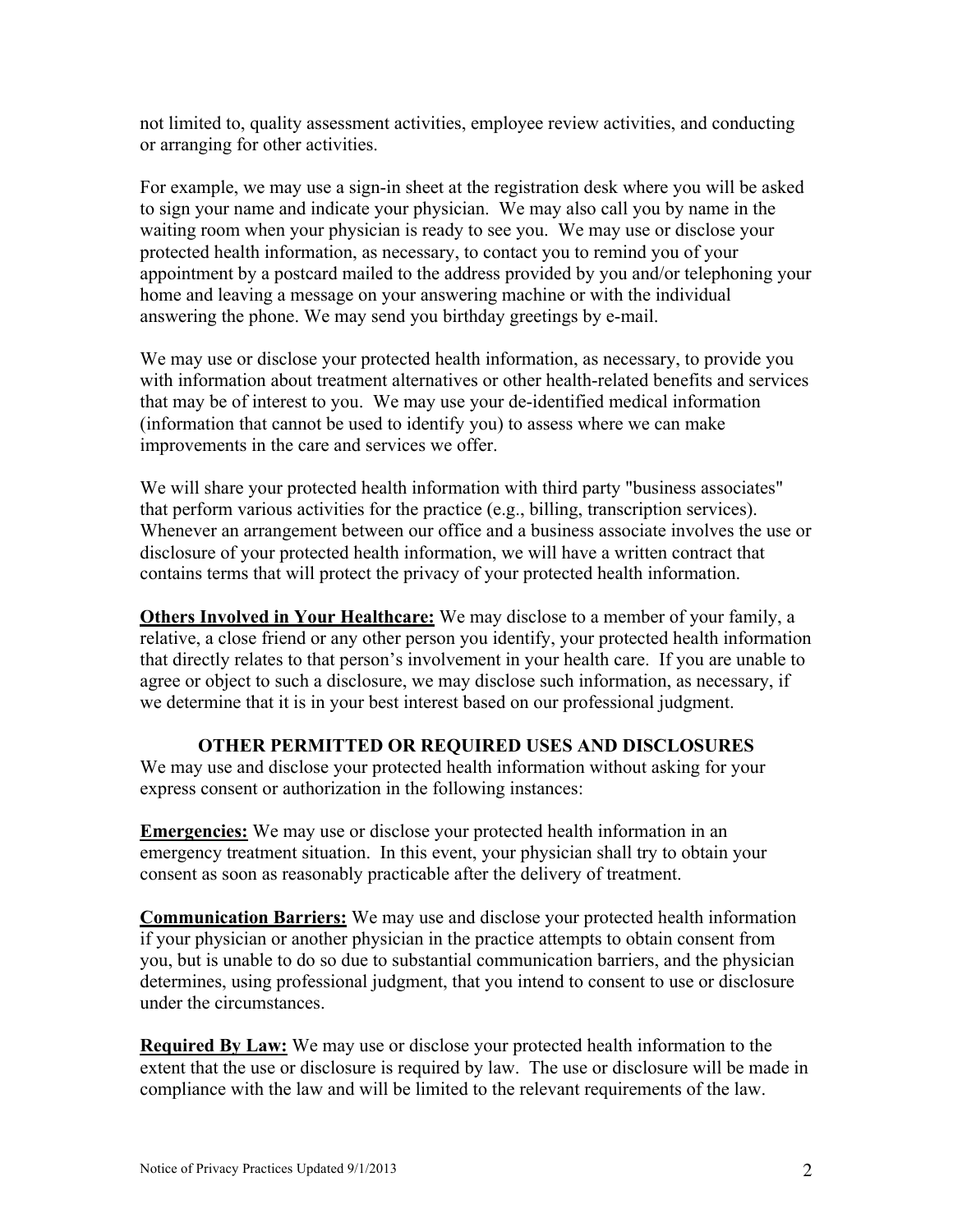**Public Health:** We may disclose your protected health information for public health activities and purposes to a public health authority that is permitted by law to collect or receive the information. The disclosure will be made for the purpose of controlling disease, injury or disability.

**Communicable Diseases:** We may disclose your protected health information, if authorized by law, to a person who may have been exposed to a communicable disease or may otherwise be at risk of contracting or spreading the disease or condition.

**Health Oversight:** We may disclose protected health information to a health oversight agency for activities authorized by law, such as audits, investigations and inspections.

**Abuse or Neglect:** We may disclose your protected health information to a public health authority that is authorized by law to receive reports of child abuse or neglect. In addition, we may disclose your protected health information if we believe that you have been a victim of abuse, neglect or domestic violence to the governmental entity or agency authorized to receive such information. In this case, the disclosure will be made consistent with the requirements of applicable federal and state laws.

**Food and Drug Administration:** We may disclose your protected health information to a person or company required by the Food and Drug Administration to report adverse events, product defects or problems, biologic product deviations, track products, enable product recalls, make repairs or replacements, or conduct post marketing surveillance, as required.

**Legal Proceedings:** We may disclose protected health information in the course of any judicial or administrative proceeding, in response to an order of a court or administrative tribunal (to the extent such disclosure is expressly authorized), and, in certain conditions, in response to a subpoena, discovery request or other lawful process.

**Law Enforcement:** We may disclose protected health information for law enforcement purposes, so long as applicable legal requirements are met.

**Coroners, Funeral Directors and Organ Donation:** We may disclose protected health information to a coroner or medical examiner for identification purposes, determining cause of death or for the coroner or medical examiner to perform other duties authorized by law. We may also disclose protected health information to a funeral director, as authorized by law, in order to permit the funeral director to carry out its duties. We may disclose protected health information to your designated personal representative upon your death.

**Research:** We may disclose your protected health information to researchers when their research has been approved by an institutional review board that has established protocols to ensure the privacy of your protected health information.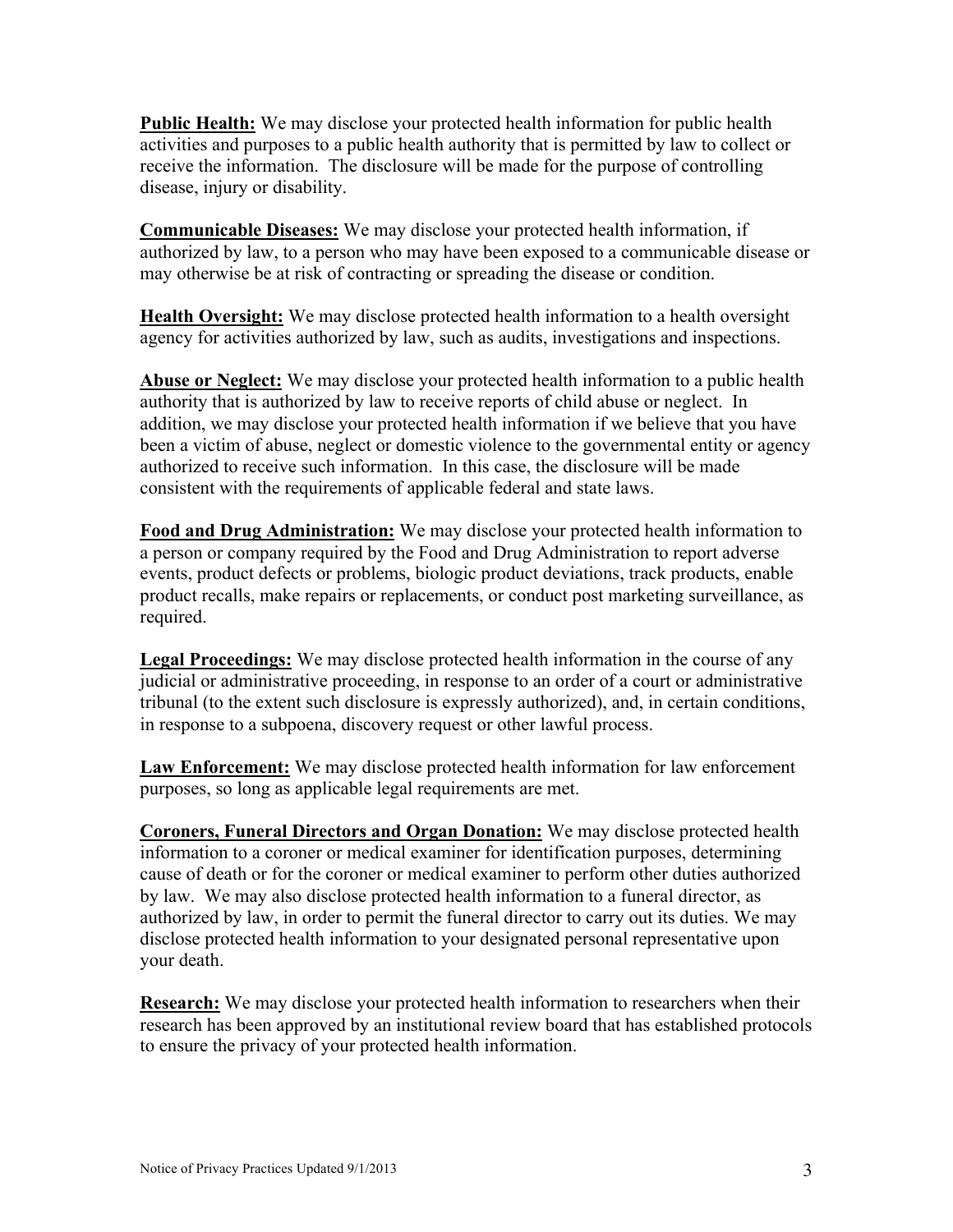**Criminal Activity:** Consistent with applicable federal and state laws, we may disclose your protected health information if we believe that the use or disclosure is necessary to prevent or lessen a serious and imminent threat to the health or safety of a person or the public. We may also disclose protected health information if it is necessary for law enforcement authorities to identify or apprehend an individual.

**Military Activity and National Security:** When the appropriate conditions apply, we may use or disclose protected health information of individuals who are Armed Forces personnel. We may also disclose your protected health information to authorized federal officials for conducting national security and intelligence activities, including the provision of protective services to the President or others legally authorized.

**Workers' Compensation:** Your protected health information may be disclosed by us in order to comply with workers' compensation laws and other similar legally established programs.

**De-identified Information.** We may use and disclose health information that may be related to your care, but does not identify you and cannot be used to identify you.

**Personal Representative**. We may use and disclose protected health information to a person who, under applicable law, has the authority to represent you in making decisions related to your health care.

**Required Uses and Disclosures:** Under the law, we must make disclosures to you and, when requested, to the Secretary of the Department of Health and Human Services to investigate or determine our compliance with the requirements of Section 164.500.

## **Authorization**

Uses and/or disclosures, other than those described above, will be made only with your written authorization, unless otherwise permitted or required by law elsewhere:

## **YOUR RIGHTS**

Following is a statement of your rights with respect to your protected health information and a brief description of how you may exercise these rights.

**You have the right to revoke any authorization you have given to us, at any time.**  To do so, you must submit a request in writing to our Privacy Officer.

**You have the right to inspect and copy your protected health information.** You may inspect and obtain a copy of protected health information about you that is contained in our files for as long as we maintain the protected health information. Under federal law, however, you may not inspect or copy certain records. However, in some circumstances, you may have a right to have a decision to deny access reviewed. Please contact our Privacy Officer if you have questions about access to your medical record.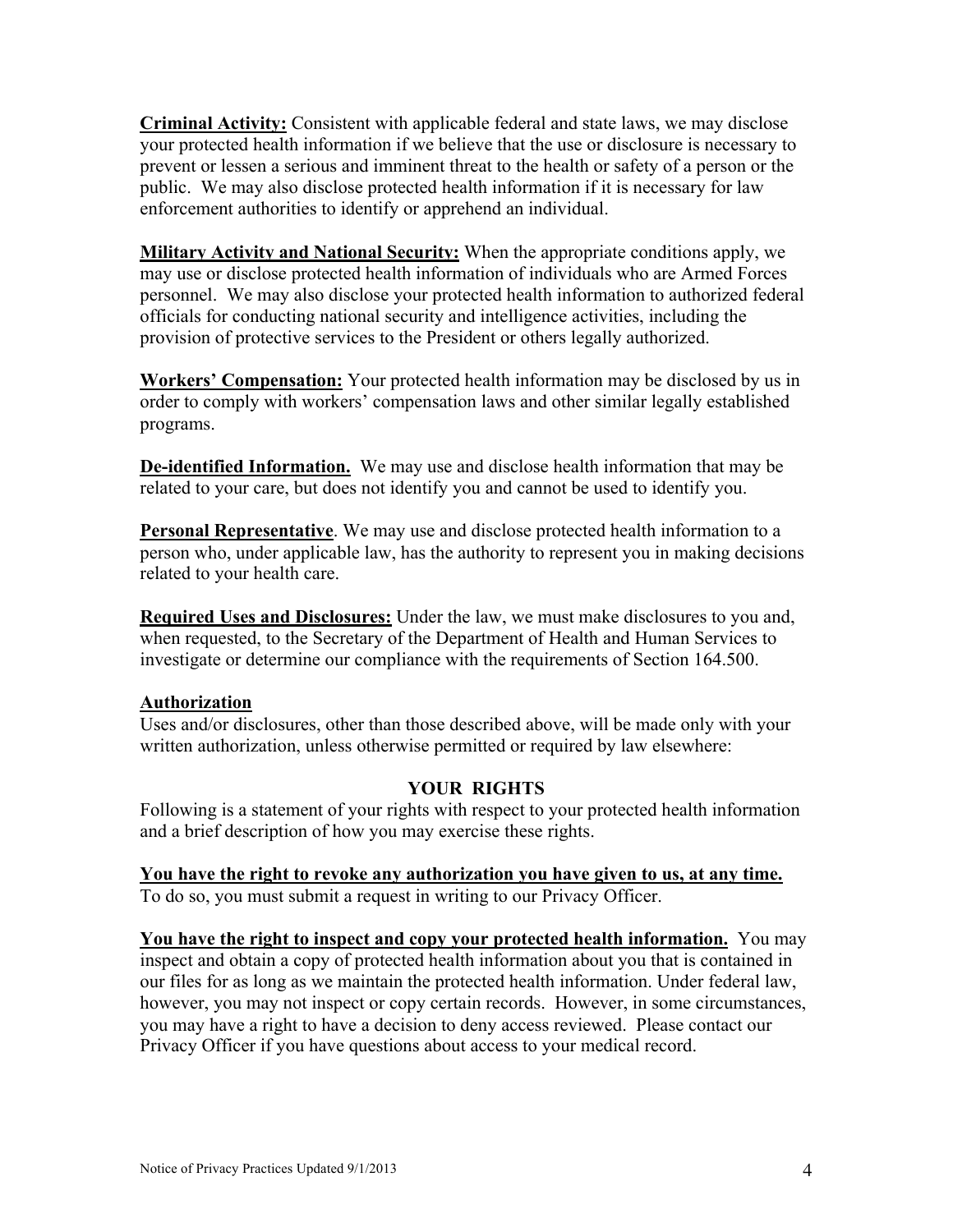#### **You have the right to request a restriction of your protected health information.**

Your written request must state the specific restriction requested and to whom you want the restriction to apply. We are not required to agree to a restriction you may request, but if we do, we will abide by our agreement (except in an emergency).

#### **You have the right to request to receive confidential communications from us by alternative means or at an alternative location.** We will accommodate reasonable requests. We will not request an explanation from you for the basis of the request. Please make this request in writing to our Privacy Officer.

#### **You may have the right to have your physician amend your protected health information.** In certain cases, we may deny your request for an amendment. If we deny your request for amendment, you have the right to file a statement of disagreement with us, and we may prepare a rebuttal to your statement and will provide you with a copy of any such rebuttal.

**You have the right to receive an accounting of certain disclosures we have made, if any, of your protected health information.** This right applies to disclosures for purposes other than treatment, payment or healthcare operations as described in this Notice of Privacy Practices. A patient's request must state a time period not to exceed six years. The right to receive this information is subject to certain exceptions, restrictions and limitations. We will fulfill one request per 12-month period free of charge.

**You have the right to request that your physician transmit your protected health information to a designated party.** Upon your signed written request we will send your protected health information to a designated third party.

**Out-of-Pocket-Payments.** If you paid out-of-pocket in full for a specific item or service and you have requested that we not bill your health plan, you have the right to ask that your protected health information with respect to that item or service not be disclosed to a health plan for purposes of payment or health care operations, and we will honor that request.

**Immunizations.** We will disclose immunization data to schools if a patient's legal representative agrees to the disclosure.

**Right to get notice of a breach.** You have the right to receive written notification if the practice discovers a breach of your unsecured protected health information and determines through a risk assessment that notification is required.

#### **The following uses and disclosures of your protected health information will be made only with your written authorization:**

1. Uses and disclosures of protected health information for marketing purposes and fundraising communications; and

2. Disclosures that constitute a sale of your protected health information.